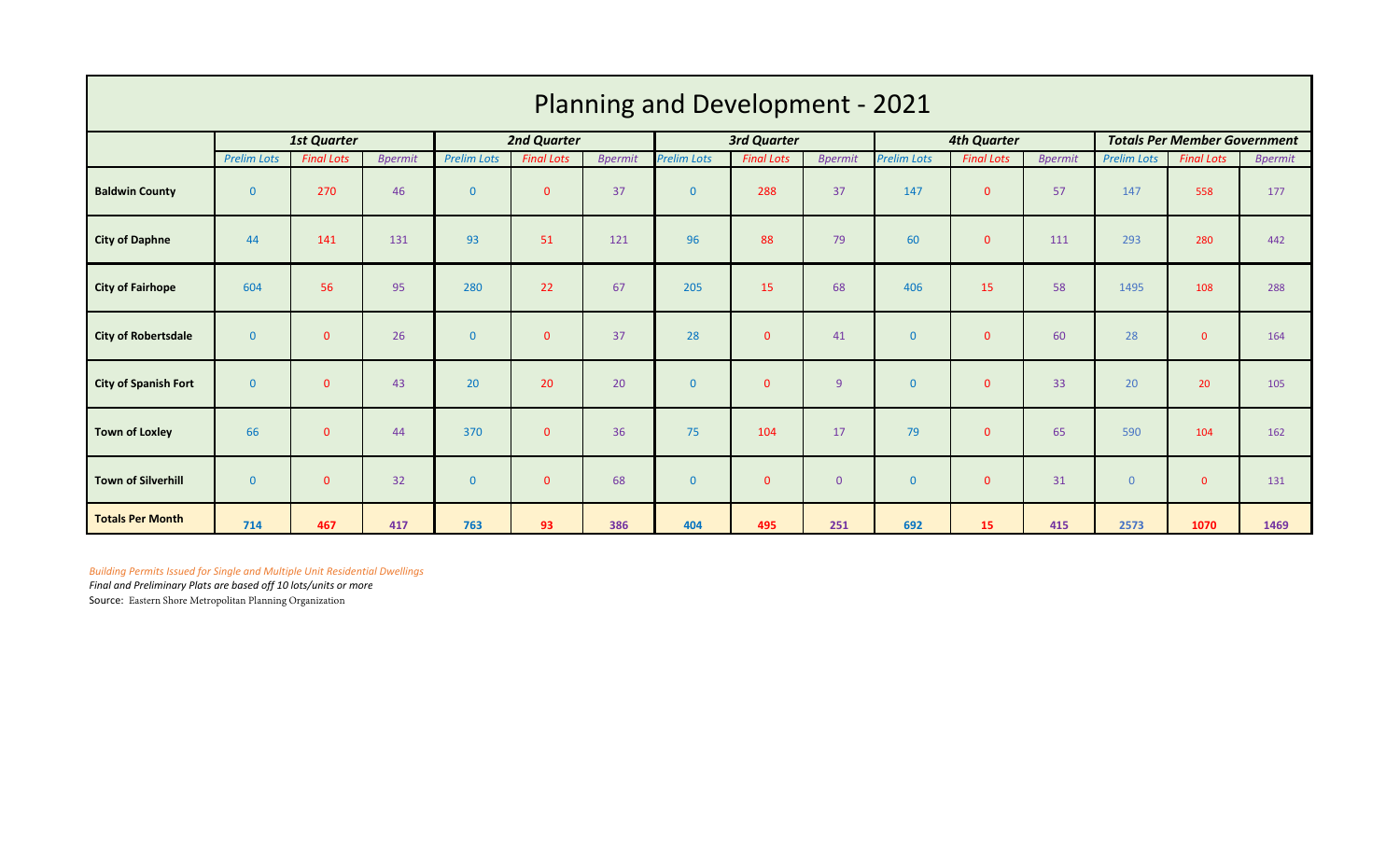## **Planning and Development**

2021

|                 | <b>Development</b>                      | <b>Location</b>                                                           | Acres | # Lots/Units | <b>Density</b><br><b>Units per Acre</b> | Month    | <b>Preliminary Plats -</b><br># Lots/Units | <b>Final Plats -</b><br># Lots/Units |
|-----------------|-----------------------------------------|---------------------------------------------------------------------------|-------|--------------|-----------------------------------------|----------|--------------------------------------------|--------------------------------------|
| <b>Daphne</b>   | Jubilee Farms - Phase 14                | Southeast of Austin Road and SR-181                                       | 9.39  | 44           | 4.69                                    | February | 44                                         |                                      |
|                 | Jubilee Farms - Phase 7                 | Southeast of Austin Road and SR-181                                       | 38.04 | 112          | 2.94                                    | March    |                                            | 112                                  |
|                 | Jubilee Farms - Phase 8                 | Southeast of Austin Road and SR-181                                       | 16.9  | 29           | 1.72                                    | March    |                                            | 29                                   |
|                 | French Settlement - Phase 4A            | Northwest of Parker Lane and CR-13                                        | 10.6  | 25           | 2.36                                    | April    | 25                                         |                                      |
|                 | French Settlement - Phase 4B            | Northwest of Parker Lane and CR-13                                        | 8.85  | 37           | 4.18                                    | April    | 37                                         |                                      |
|                 | Jubilee Farms - Phase 15                | Southeast of Austin Road and SR-181                                       | 11.28 | 31           | 2.75                                    | April    | 31                                         |                                      |
|                 | Diamante - Phase 3                      | East side of CR-13, north to Sehoy Subdivision                            | 16.76 | 51           | 3.04                                    | June     |                                            | 51                                   |
|                 | Jubilee Farms - Phase 9                 | Southeast of Austin Road and SR-181                                       | 10.75 | 31           | 2.88                                    | August   |                                            | 31                                   |
|                 | Jubilee Farms - Phase 10                | Southeast of Austin Road and SR-181                                       | 22.14 | 57           | 2.57                                    | August   |                                            | 57                                   |
|                 | Savannah Estates                        | Northeast of CR-64 and CR-54 West                                         | 44.18 | 96           | 2.17                                    | August   | 96                                         |                                      |
|                 | Jubilee Farms - Phase 13                | Southeast of Austin Road and SR-181                                       | 19    | 60           | 3.16                                    | October  | 60                                         |                                      |
| <b>Fairhope</b> | Estates at the Verandas - Phase 1       | South side of SR-104 just west of Lawrence Road                           | 178.5 | 15           | 0.08                                    | January  | 15                                         |                                      |
|                 | Dove Run East                           | South side of US-98 approx 1/4 mile west of Mary Ann Beach Road           | 9     | 22           | 2.44                                    | January  | 22                                         |                                      |
|                 | <b>River Place</b>                      | West side of CR-33 just south of the intersection of Old Timmney Lane     | 24.2  | 23           | 0.95                                    | January  |                                            | 23                                   |
|                 | Laurelbrooke Subdivision                | East side of SR-181 approximately 1/2 mile north of CR-24                 | 59.72 | 100          | 1.67                                    | February | 100                                        |                                      |
|                 | Magnolia & Church Mixed Use Development | Northeast corner of the intersection of Magnolia Avenue and Church Street | 0.51  | 10           | 19.61                                   | February | 10                                         |                                      |
|                 | Fairhope Falls West - Phase 4           | East side of Langford Road just north of Bridalwood Lane                  | 25.75 | 68           | 0.38                                    | February | 68                                         |                                      |
|                 | Publix at Point Clear MOP               | Northwest corner of the intersection of S. Greeno Road and Battles Road   | 15.85 | 17           | 1.07                                    | February | 17                                         |                                      |
|                 | Carmel Park Flats                       | Southwest corner of CR-44 and Thompson Hall Road                          | 20.24 | 242          | 0.08                                    | March    | 242                                        |                                      |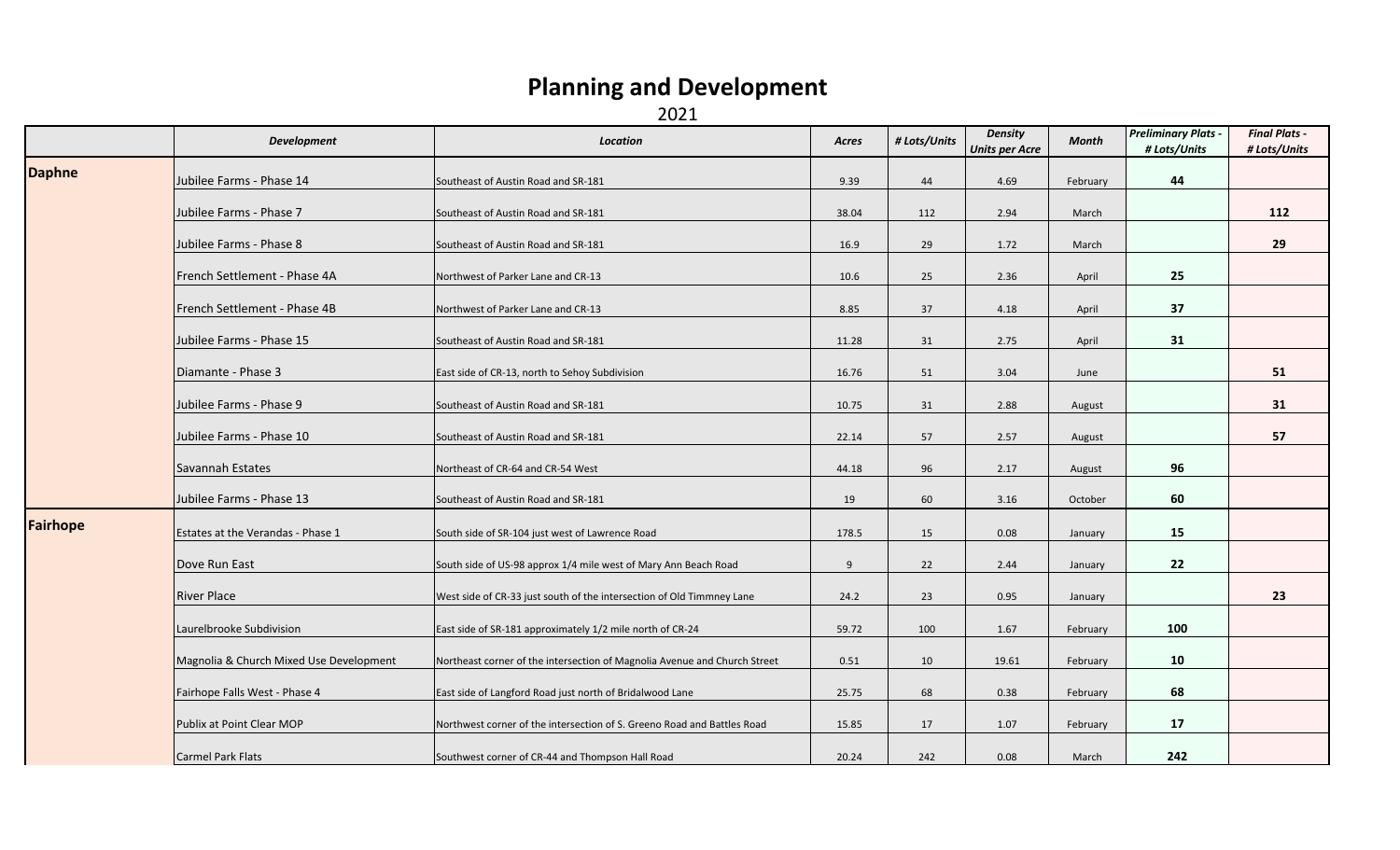| Fairhope Falls - Phase 3              | South side of SR-104 and west of Yosemite Boulevard                | 16.19 | 33  | 2.04  | March     |     | 33 |
|---------------------------------------|--------------------------------------------------------------------|-------|-----|-------|-----------|-----|----|
| Fairhope Falls - Phase 6              | East side of Langford Road just north of Dressage Way              | 30.98 | 70  | 2.26  | March     | 70  |    |
| Fairhope Falls - Phase 7              | East side of Langford Road just north of Dressage Way              | 34.43 | 60  | 1.74  | March     | 60  |    |
|                                       |                                                                    |       |     |       |           |     |    |
| Estates at the Verandas - Phase 2     | South side of SR-104 approximately 3/8 miles east of SR 104/SR 181 | 88.87 | 25  | 0.28  | April     | 25  |    |
| Estates at the Verandas - Phase 3     | South side of SR-104 approximately 3/8 miles east of SR 104/SR 181 | 38    | 10  | 0.26  | April     | 10  |    |
| Fairhope Falls - Phase 8              | East side of Langford Road just north of Dressage Way              | 10.84 | 34  | 3.14  | April     | 34  |    |
| Fairhope Falls - Phase 9              | East side of Langford Road just north of Dressage Way              | 18.31 | 58  | 3.17  | April     | 58  |    |
| Overland Subdivision - Phase 1        | South East Corner of CR-48 and Blueberry Lane                      | 15.8  | 32  | 2.03  | May       | 32  |    |
| Overland Subdivision - Phase 1        | South East Corner of CR-48 and Blueberry Lane                      | 12.48 | 29  | 2.32  | May       | 29  |    |
| Longbranch Subdivision                | North side of Twin Beach Road between CR-13 and Thompson Hall Road | 18.71 | 28  | 1.50  | May       | 28  |    |
| Old Battles Village Phase 4A          | North side of Phase 1 and 2 of Old Battles Village PUD             | 14.9  | 22  | 1.48  | May       |     | 22 |
| Fairhope Downs                        | East side of CR-3 and 1/2 mile south of CR-24                      | 51.08 | 64  | 1.25  | June      | 64  |    |
| Old Battles Village - Phase 6         | North side of Hamlet at Old Battles Village                        | 12.37 | 36  | 2.91  | July      | 36  |    |
| The Reserve at Daphne (Senior Living) | West side of US HWY 98 between Volanta and Dyer                    | 16.62 | 169 | 10.17 | August    | 169 |    |
| Summer Lane                           | Summer Lane West side of South Section Street                      | 5.22  | 15  | 2.87  | September |     | 15 |
| <b>Overland Townhomes</b>             | Southest Corner of the intersection of CR-48 and Blueberry Lane    | 30.7  | 16  | 0.52  | October   | 16  |    |
| <b>Klumpp PUD</b>                     | West side of State Hwy 181 between Gayfer Rd Ext. and CR-48        | 75.85 | 14  | 0.18  | November  | 14  |    |
| Harvest Green East - Phase 1          | East side of State Hwy 181 across from The Waters Sundivison       | 55.62 | 120 | 2.16  | November  | 120 |    |
|                                       |                                                                    |       |     |       |           |     |    |
| Harvest Green East - Phase 2          | East side of State Hwy 181 across from The Waters Sundivison       | 56.64 | 108 | 1.91  | November  | 108 |    |
| Harvest Green West - Phase 1          | West side of State Hwy 181 near The Waters Subdivision             | 41.08 | 77  | 1.87  | November  | 77  |    |
| Harvest Green West - Phase 2          | West side of State Hwy 181 near The Waters Subdivision             | 41.61 | 71  | 1.71  | November  | 71  |    |